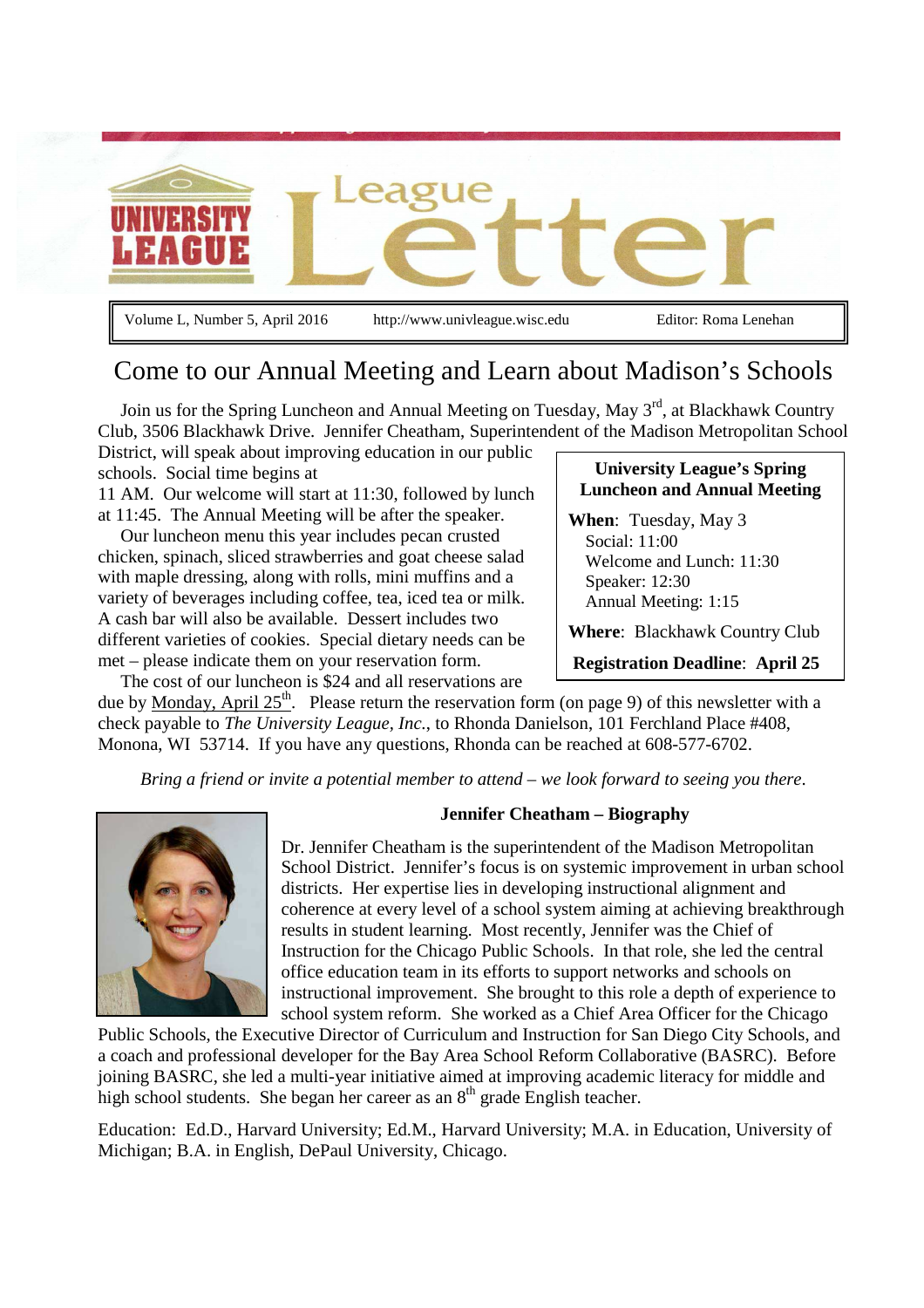

# From the President's Desk:

The *Century of Giving* celebration at Blackhawk Country Club on March 16 was a huge success! Thank you to everyone who came wearing hats and dressed as our founders would have at a 1901 luncheon. Judy Stang, Kathy Knox and Martha Taylor thoughtfully brought hats to be borrowed for the day. A special thanks for the hard work of the planning committee: Jan Martin, Mary Jo Willis, Suzy Griffiths, Judy Stang, Linda Harvey, and Kathy Knox, chair. Rhonda Danielson took reservations and organized the nametag table. Other helpers were Aleta Murray, JoAnn Savoy, LaVonne Senn and Peggy Wiederholt. Jeff Martin was the photographer and took more than 150 photos, including those found throughout this newsletter.

Kay Jarvis-Sladky announced that during The University League Centennial Endowed Scholarship fundraiser

\$20,604 was collected, easily exceeding the \$10,000 minimum to establish a named endowed scholarship! A check was presented to Martha Taylor of the University of Wisconsin Foundation at the March 16 luncheon. Thank you to each and every one of you who made a special donation to this fund. Interest from this Endowed Scholarship will support deserving students beginning in 2017 and continuing into the future.

Our goal is to help as many students as we possibly can with financial aid. The Stay-at-Home Scholarship Benefit is our annual scholarship fundraiser. All donations to the Benefit will be given directly to student scholarships this year. Donations can be sent to our post office box, which is listed on this newsletter's return address. Many thanks for considering a gift.

Our final event of the year will be our Spring Luncheon and Annual Meeting on May 3 at Blackhawk Country Club. This earlier date was chosen to accommodate Madison Metropolitan School District Superintendent Jennifer Cheatham. I look forward to seeing you on May 3!

This is my last note to you as your President. It has truly been an honor and privilege to serve as your President this year. It has been a pleasure to work with each member of the Board of Directors. Our events have run smoothly, educating or entertaining us as we saw old friends and met new friends. In the coming year, I hope that you will try a new Interest Group, introduce more friends to University League, or become more involved by joining a committee or taking a position on the Board of Directors. I thank Past President Kay Jarvis-Sladky for her advice through the year and Judy Stang for her enthusiasm as she makes plans for next year. Most of all, I thank each of you for your participation and enthusiasm.

### Linda Harvey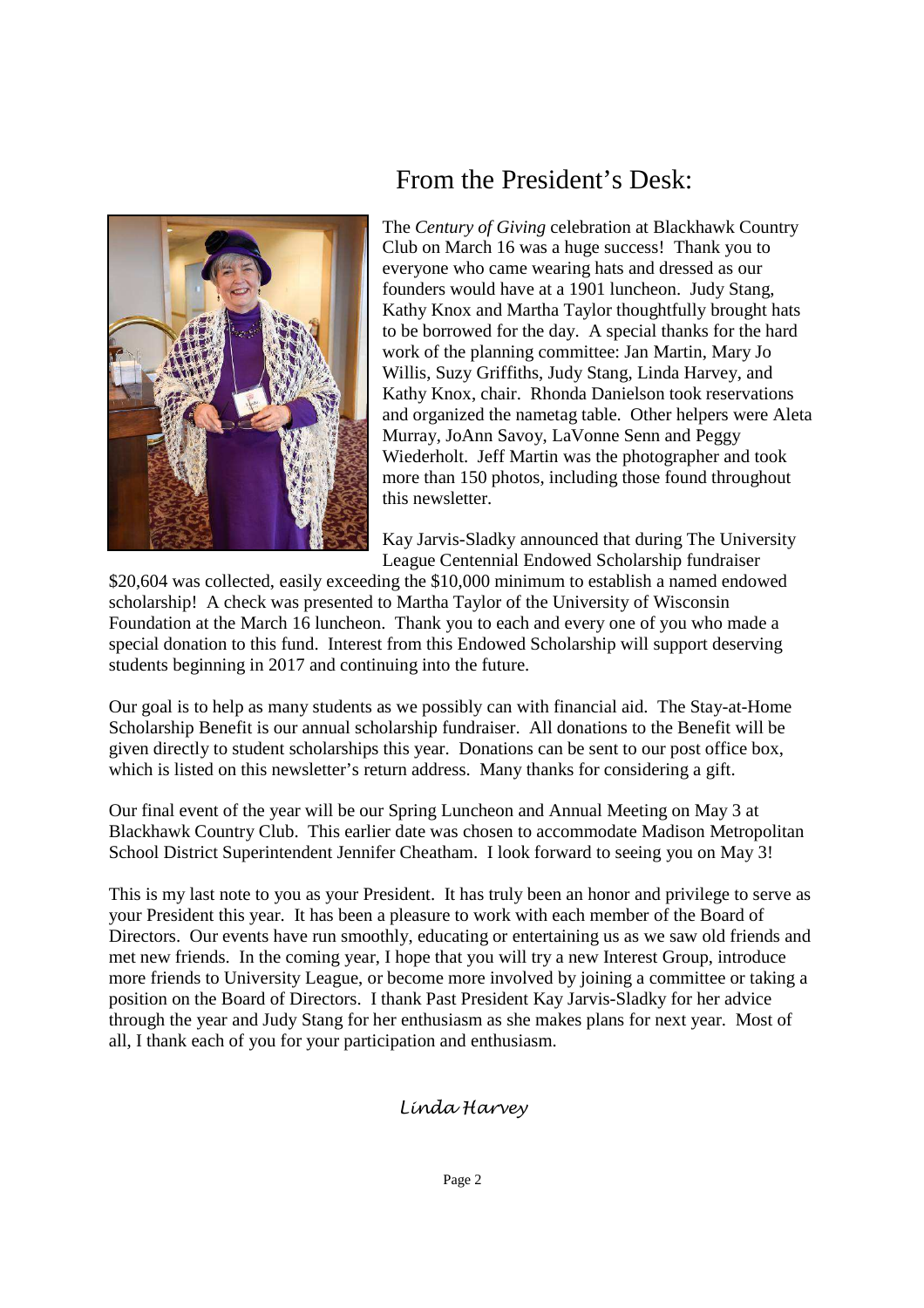# League Inaugurates Its Centennial Endowed Scholarship at the *100 Years of Giving* Event

The University League inaugurated the  $24<sup>th</sup>$  endowed scholarship on March 16 as it celebrated



*100 Years of Giving* at Blackhawk Country Club. Kay Jarvis-Sladky presented a check for \$20,604 to Martha Taylor of the University of Wisconsin Foundation. The new University League Centennial Endowed Scholarship honors the 100 years that the League has given time, talent and financial support to University of Wisconsin-Madison students. In October 2015, the League invited all members to donate *any* amount to this endowment. By March 16, 2016, \$20,604 was donated by generous University League members.

The tradition of financial support for students was initiated in 1916 by a founder, Mrs. William F. (Margaret) Allen, who established a \$50 loan (in 1916-1917 a semester's tuition was \$12). Her great-great-granddaughter, Carol Lindbeck, was the guest speaker at the March celebration and spoke of her ancestor's life and times.

### Thank you, Thank you, Thank you! By Mary Warfield

As we conclude another year of reading and distributing Wisconsin Bookworms books, I would like to thank the many people who have contributed to the success of our program. Thank you to all the University League members who have generously provided financial support! Without their donations we would be unable to continue providing books for disadvantaged preschool children. Thank you to the University League Board of Directors for all their support and encouragement! Thank you to Helen and Chuck Read for securing a very special gift from the Morgridge Foundation! And finally, thank you to all the volunteer readers who have spent many hours preparing the books for distribution, planning fun activities and visiting the classrooms! We would not have a program without their enthusiastic participation. Our volunteers this year were Bev Zarnstorff, Daphne Haacker, Sally Schrag, Sally Lorenz, Madonna Scullion, Nancy Gloe, Laureen Yoshino, Anne Raffa, Barb Larsen, Dory Christensen, Peggy LeMahieu, Barb Freeman, Lucy Lasseter, Pat Meloy, Gail Steinhorst, Nancy Baumgardner, Karen Hansen, Lila Moravec, Susan Stachoviak, Florence Schmitt, Karen Sallander, Susan Sprague, Carole McGuire, Joan Hall, Sheila Endres, Helen Read, Kathy Knox, Janet Gajewski, DeDe Freeman and Linda Mayfield. If you would like more information about how you can help with Wisconsin Bookworms next year, please contact Mary Warfield at 273-9809 or mbwarfield@gmail.com.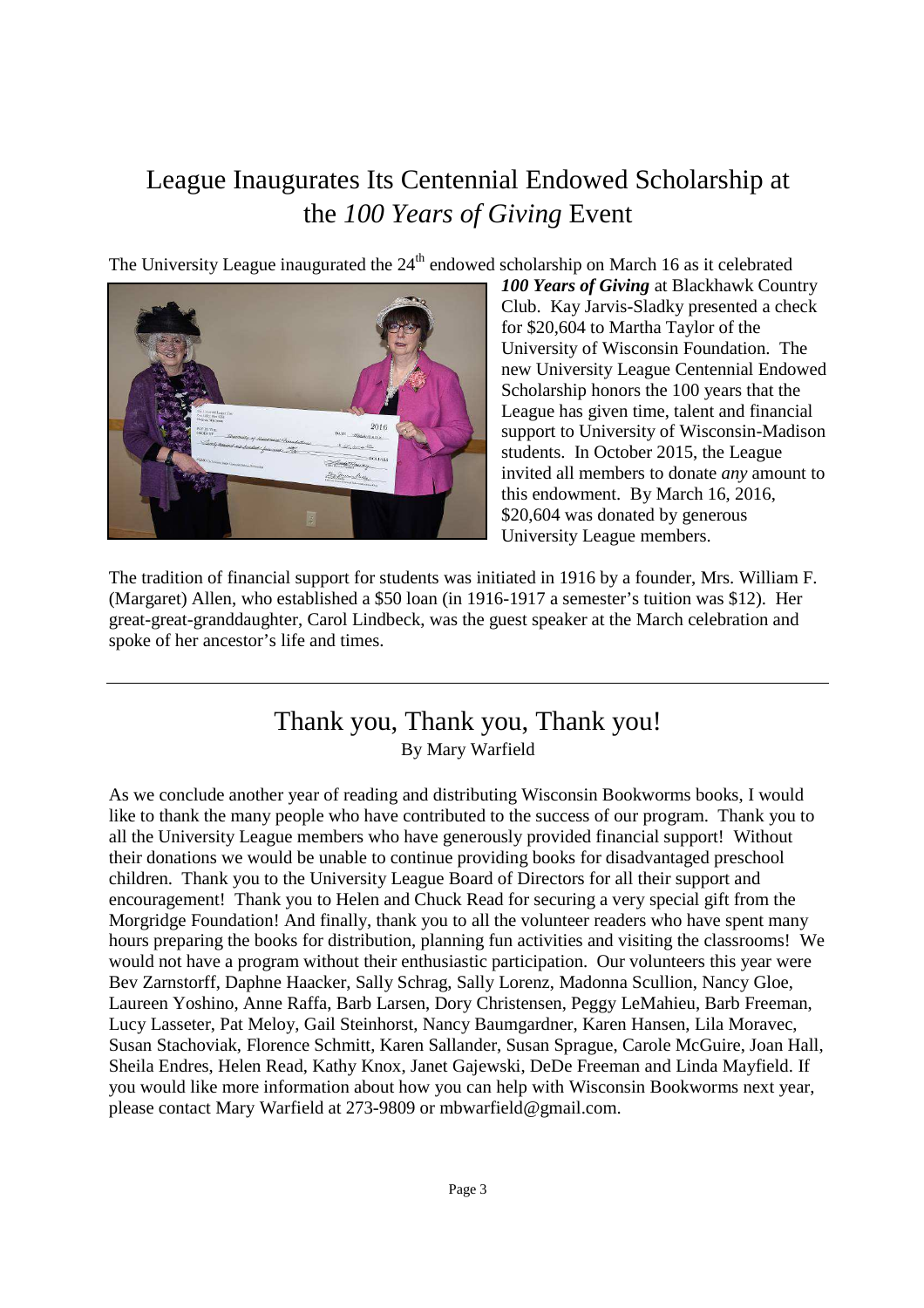# Nominating Committee Report and Board Slate

### **Thank you to the Nominating Committee.**

The Committee met regularly at Priscilla Thain's house, looking for candidates that had the



necessary skills for each of the eleven positions and calling potential candidates.

 Serving on the Board, a two year commitment (the first year as Assistant), is a fun and rewarding way to meet people and learn about and contribute to University League. All members are eligible for Board membership and you can volunteer or nominate a friend.

Left to right: Pat Feltskog, Priscilla Thain, Joyce Anderson, Norma Magnuson, Kay Jarvis-Sladky (Chair) and Ruth G. Johnson

 The Nominating Committee is pleased to announce the 2016-17 nominees for the University League Board of Directors. This talented Board will bring diverse skills and energy. Thank you to the nominees for agreeing to serve.

#### Proposed Slate for the University League Board 2016-2017 These candidates will be voted on at the annual meeting on May 3

President-Elect Betsy Haimson Assistant Secretary Joan Leffler Assistant Treasurer Pat Feltskog Assistant Program Joan Hall Assistant Membership Kathleen Murphy Sherry Assistant Interest Groups Patricia Meagher-Springer Assistant Volunteer Linda Mayfield Assistant Scholarship Benefit Molly Wesling Assistant Newsletter Editor Joanne Cantor Assistant Publicity Kay Jarvis-Sladky Assistant Mailing Joanna Thompson

### **Elected Position Nominee**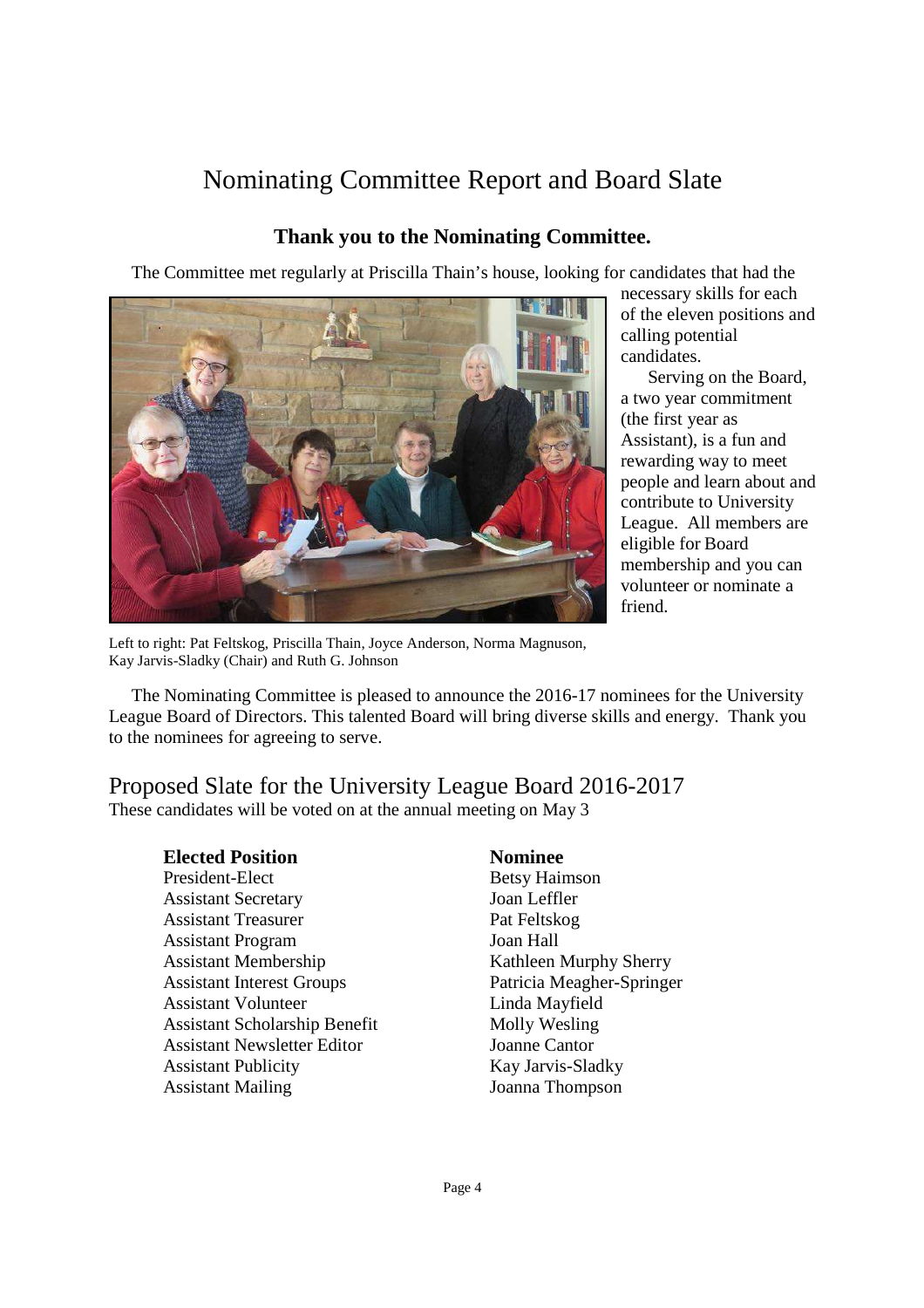### Nursing School Award Ceremony

Jan Martin and Linda Harvey met with University League School of Nursing scholarship winners

on February 29. Pictured are Rebecca Krause, a first year student from Neenah; Linda Harvey, University League President; Nate Buseman from DePere; and Audrey Wood, a junior from Seattle. All three scholarship recipients thanked University League for their scholarships which helped pay for tuition. The scholarships enabled them to spend more time on their studies rather than extra hours working at a job. Each of them chose nursing for a different reason. Rebecca had worked in an orphanage in China as well as working with the elderly in a retirement center in Madison. Audrey moved to Madison to care for her ailing aunt. Nate wanted to interact with patients. He will be graduating in May and has a job at University of Wisconsin Hospitals.



## Thank you to Volunteer Anne Stoelting



Back row: Judy Stevenson, Kathleen Murphy Sherry (Chair), Anne Stoelting. Front row: Linda Auer, Susie Jablonic

Anne Stoelting deserves a huge shout-out for sharing her artistic talent and graphic art expertise on many League projects. A new member in 2011, Anne has generously shared her gifts. She has flown under the radar so most members may not be aware of her significant contributions.

Anne has created:

- Four years of colorful and captivating invitations for the Stay-at-Home Scholarship Benefit (she is pictured here in the back right with this year's Benefit Committee).
- Promotional folder for Bookworms to invite all to become a BWBF (Bookworms Best Friend).
- Updated the format of the You Are Invited packets to give to new and prospective members.
- Name cards with the new logo for ALL 450+ members and non-member guests at our events.
- Items to aid Bookworms, Membership, Program, Scholarship Benefit and Publicity Committees

Thank you, Anne, and please take a bow.

Anne is now wishing to focus on other aspects of her life. If you or anyone you know would be willing to help with graphic art for the coming year, please contact Kay Jarvis-Sladky at 831-9331 or holakati2@gmail.com.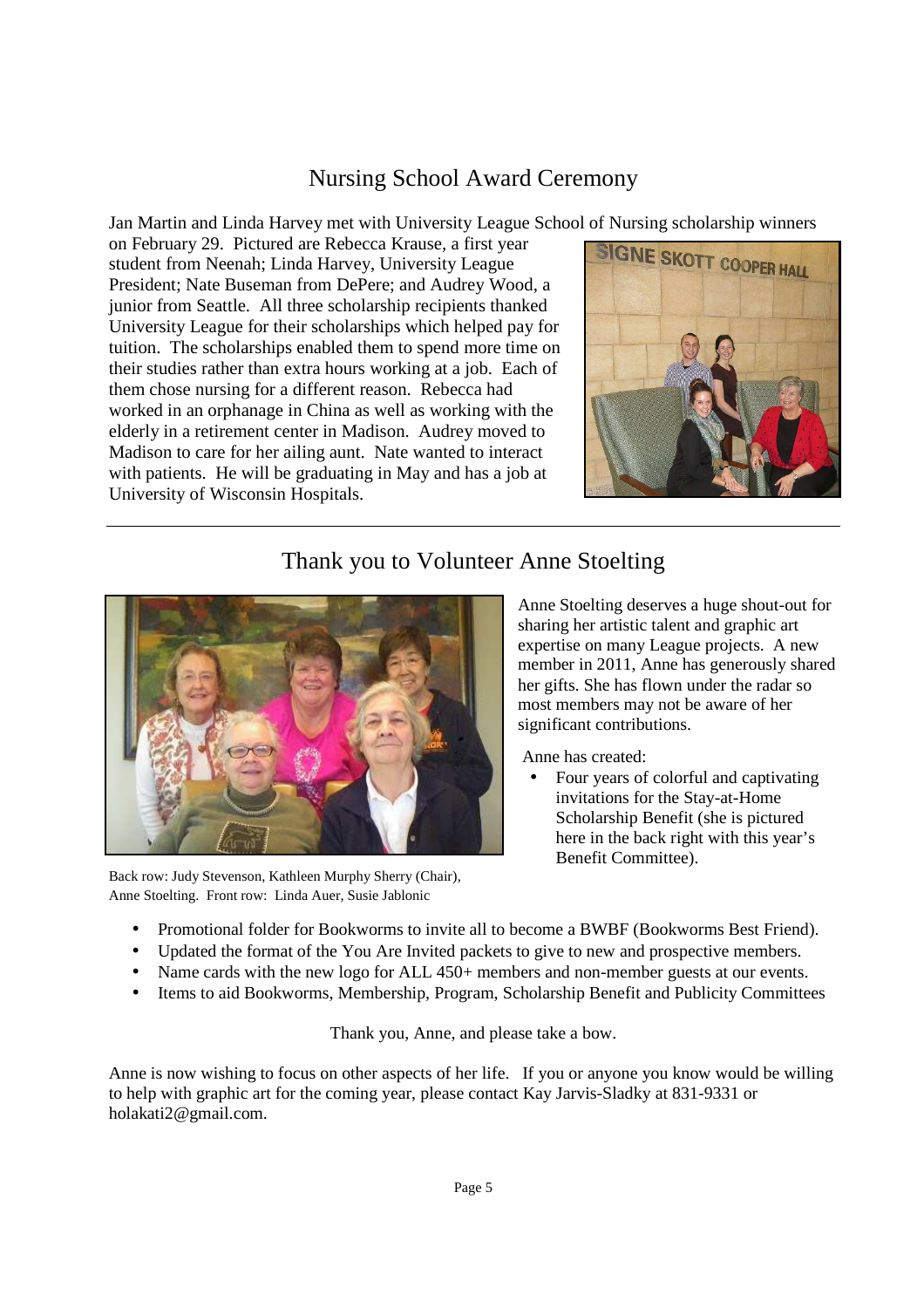### Long-time History in the University League: Book Review Interest Group By Marie S. McCabe, March 2016

When I attended a meeting of the Book Review group recently I couldn't help remembering the very beginning of the group back in the 1940s. I was a young mother, wife of Robert McCabe who was the Arboretum Biologist and also an assistant to Aldo Leopold (from whom Bob got his Master's Degree). I heard about University League and was interested in joining. The rule then was that new people had to join what was called Junior Division for three years before being admitted to regular status. That's what I did, joining a bridge group. Glenn and Daisy Pound happened to share with us a house across from Randall School that had been made into apartments. We had the front of the second story and shared the bathroom with the Pounds as well as the refrigerator in the hall. Our tiny kitchen had been a closet. At least it was close to the campus, a big advantage since the bus fare was five cents.

 Daisy and I were both great readers. We thought there should be a group for discussing and sharing the books we were reading. The League agreed to let us begin such a group, and it soon was established. Daisy recruited several wives from Glenn's Plant Pathology department. We met in the home of someone whose space would hold us. Friends would bring friends and it seemed to be very successful as it grew. We did not all read the same book. Volunteers took turns with the presentation. We met in the evening when our husbands could look after the kids. I suppose we served coffee and cookies.

 Years went by, as they tend to do, and the ladies were able to meet in the afternoon because children were in school. Members decided to bring a sandwich which would be cut into quarters, served on a large plate where one could choose from a variety. That was fine for a few years, but as women will, some ambitious hostess added a salad! Soon it became a full lunch with dessert and took a lot of time to prepare and serve on one's best china and silver – emphasis on food rather than books. Also the group had grown so that only a hostess with plenty of space could manage. I objected to this arrangement, so the group agreed to divide in two with the lunch people going their way. Still there was always an interest in book reviews. I always liked to read and review a biography, but the choice was varied. One woman reviewed a very politically biased book and I nearly walked out, but restrained myself.

 More time elapsed, and eventually in the Twenty-first Century the two groups had lost members and decided to merge back again. We now meet at Oakwood with lunch as an option. Some women eat and then sleep through the review. Many members are content to just take turns telling what they are reading. A few of the originals survived all that time. Helen Kuntz and I, now in our mid-nineties, can claim to be 70 year members of the University League.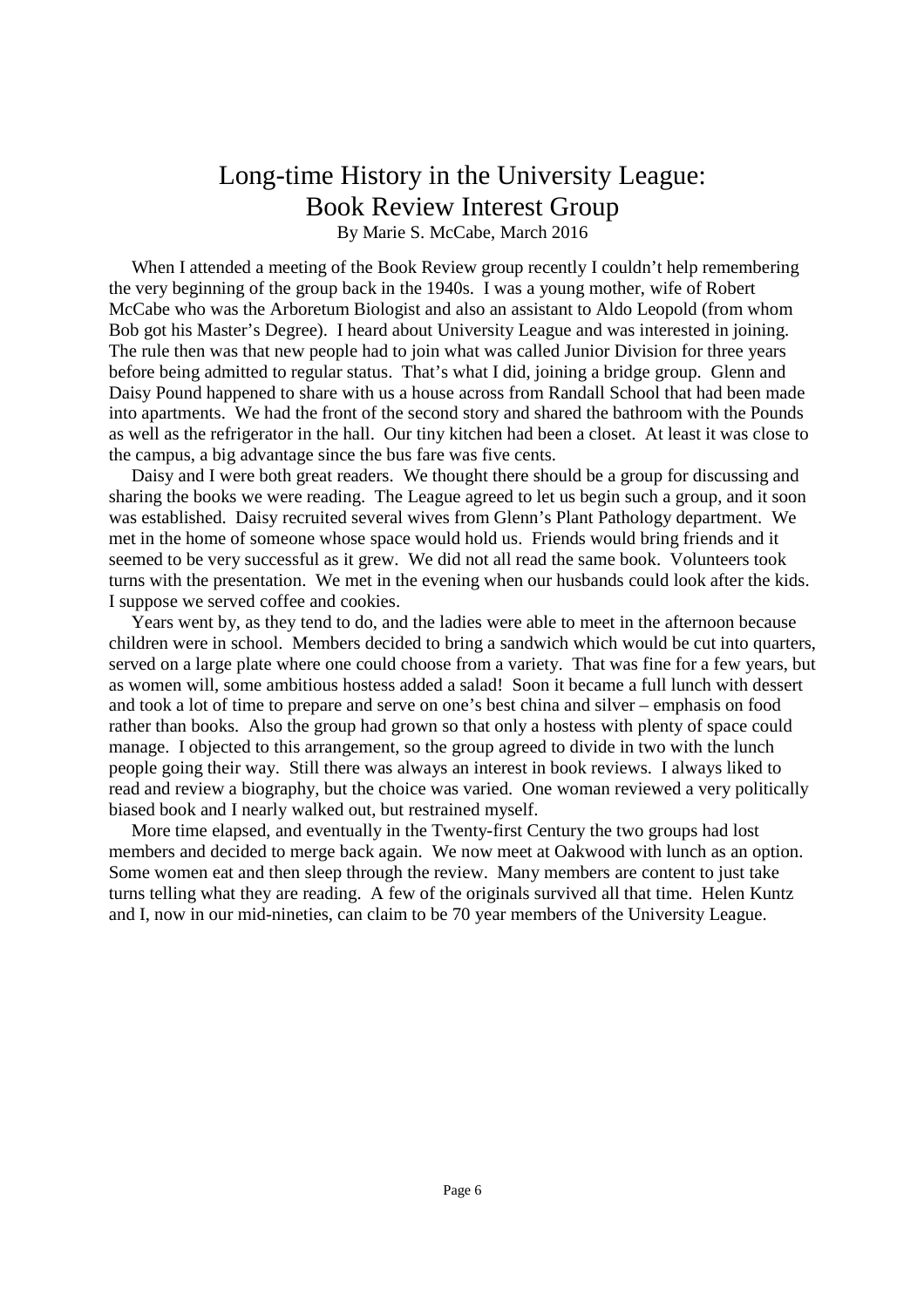## Century of Giving Celebration March 2016 Photographs by Jeff Martin



 Joy Newcomb, former Archivist, with the scrapbook she made for the University League Centennial in 2001.

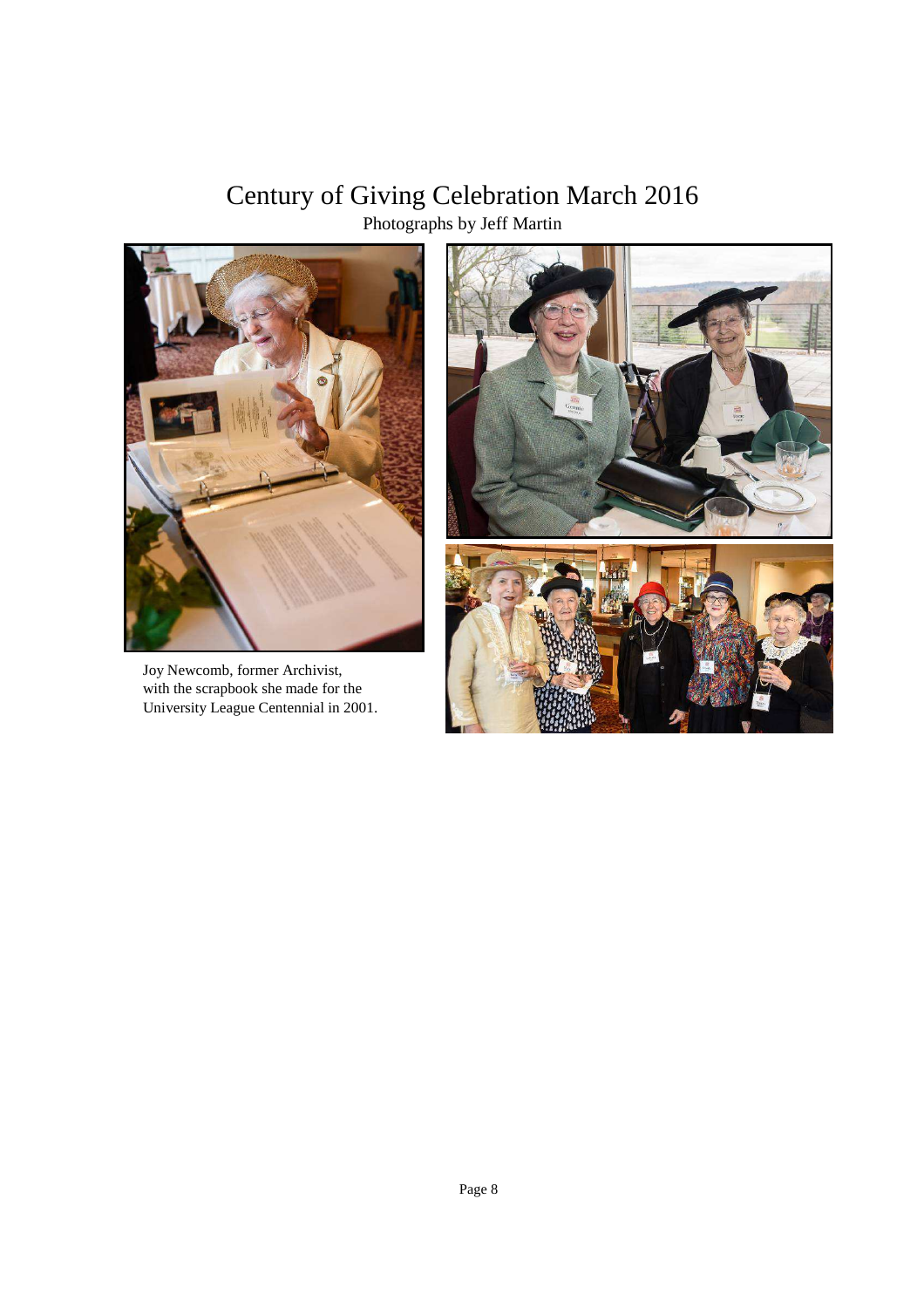| <b>Reservation Due by April 25th</b>                                                                                       |
|----------------------------------------------------------------------------------------------------------------------------|
|                                                                                                                            |
|                                                                                                                            |
|                                                                                                                            |
|                                                                                                                            |
| Luncheon and Annual Meeting: Tuesday, May 3 <sup>rd</sup> , Blackhawk Country Club<br>Reservations $\omega$ \$24.00 each = |
| Scholarship Donation = $\qquad \qquad$                                                                                     |
| $Total =$                                                                                                                  |



Margaret Allen Extended Family at Celebration Luncheon